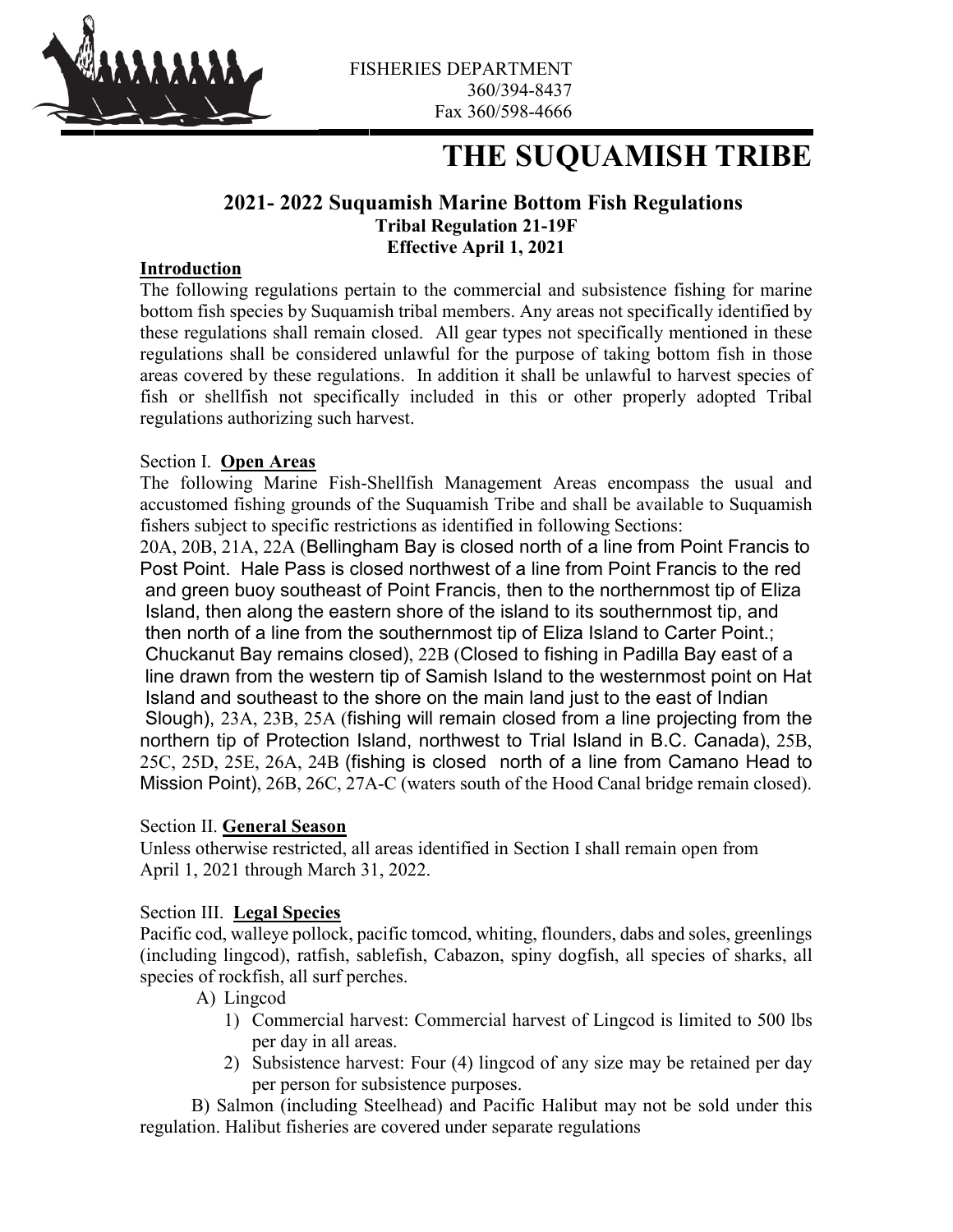## 2021 Suquamish Bottomfish regulations page -2-

C) Brown, Copper, Yellow Eye, Bocaccio, Canary, and Quillback Rockfish: The condition of rockfish stocks in Puget Sound are depressed and requires limited harvest activity. All brown, Yellow Eye, Bocaccio, Canary, and Quillback must be released, in good condition, whenever possible. Brown, Copper, Yellow Eye, Bocaccio, Canary, and Quillback Rockfish may not be sold.

## Section IV. **Legal Gear**

**A) Commercial** ( additional restrictions may exist in section VII.)

1) Set Lines; minimum hook size of 7/0 (kirby style), or size 8 for (tuna circle style). Single strand monofilament ganions are unlawful. Set lines must be marked at the surface by a 24 inch or greater diameter buoy ball. Maximum of 1,000 hooks per vessel.

2) Bottomfish pots; at least one wall must be constructed with cotton fiber in a manner such that the pot will allow escapement of fish should the cotton rot through.

3) Troll Lines; maximum 2 lines/boat; maximum 4 spreaders/line provided the top spread is not greater than 24 ft. from the weight at the end of the line.

4) Beach Seine; maximum length of 350 ft., minimum stretch mesh of 1/2 inch.

5) Commercial jig gear.

6) Setnets; for dogfish, a maximum of 4 nets per fisher, minimum stretch mesh of 5 inches, maximum length of 1000 ft., depth not to exceed 25 meshes.

7) Otter trawl, beam trawl; Unless otherwise provided, minimum mesh size of 4 1/2 inches between knots(BK) in the codend.

8) Chafing Gear; For bottom trawls, a) chafing gear must have a minimum mesh size of 15 inches unless only the bottom half of the codend is covered. b) For roller and pelagic trawls chafing gear covering the upper half of the codend must have a minimum mesh size of 6 inches.

9) Roller Trawl; The use of rollers, bobbins, or cookie discs are restricted to maximum diameter of 14 inches.

## **B) Subsistence**

1) Hand lines, hand spear

2) Bottomfish jigs (max. 2 hooks/line, 2 lines/fisher)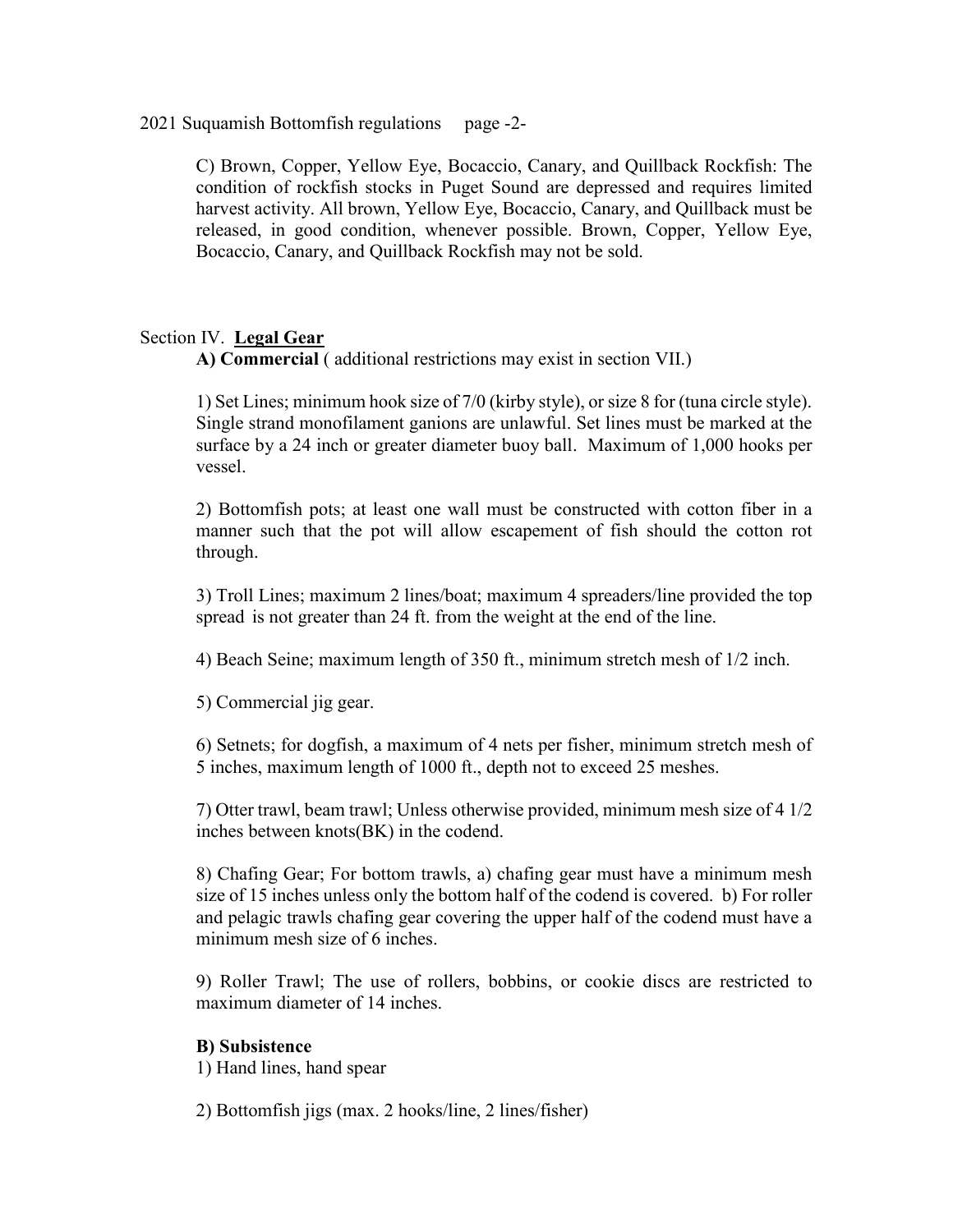## 2021 Suquamish Bottomfish Regulations page -3-

## Section V. **Subsistence Fisheries**

Harvest of bottomfish for subsistence purposes shall be subject to the following restrictions and daily bag limits;

1) Lingcod, all open areas - Open year-round, 4 lingcod per fisher per day.

2) Rockfishes, all open areas - Open year round, 4 fish daily bag limit

3) Areas 26B, 26C closed to the harvest of pacific cod.

4) Flounders, dabs and sole, all open areas - 6 fish daily bag limit

5) The following areas are closed due to human health concerns associated with the consumption of resident fishes:

a) That portion of area 26C west of a line projected from the cable crossing sign at point Herron 90 degrees SW to the cable crossing sign at landfall near Waterman

b) That portion of 26B west of a line projected from Wing point to the entrance light at Eagle Harbor.

c) That portion of Area 26B east of a line projected from Duwamish head to pier 91 (Elliott Bay).

## Section VI. **Commercial Fisheries - General Species Provisions**

1) It shall be unlawful to retain any English sole less than 12 inches in length.

2) It shall be unlawful to retain any Starry flounder less than 14 inches in length.

3) All anadromous fish (salmon, steelhead, trout, and sturgeon) caught incidental to bottomfishing must be released.

## Section VII. **Special Area/Season/Gear Restrictions**:

## **A) All Commercial Bottomfish Gear**

1) Port Madison - Agate Pass; that portion of Area 26B and 26C westerly of a line projected from the entrance to Miller Bay to Pt. Monroe and southerly to a line from Pt. Bolin south to Arrow Pt. on Bainbridge Island shall remain closed.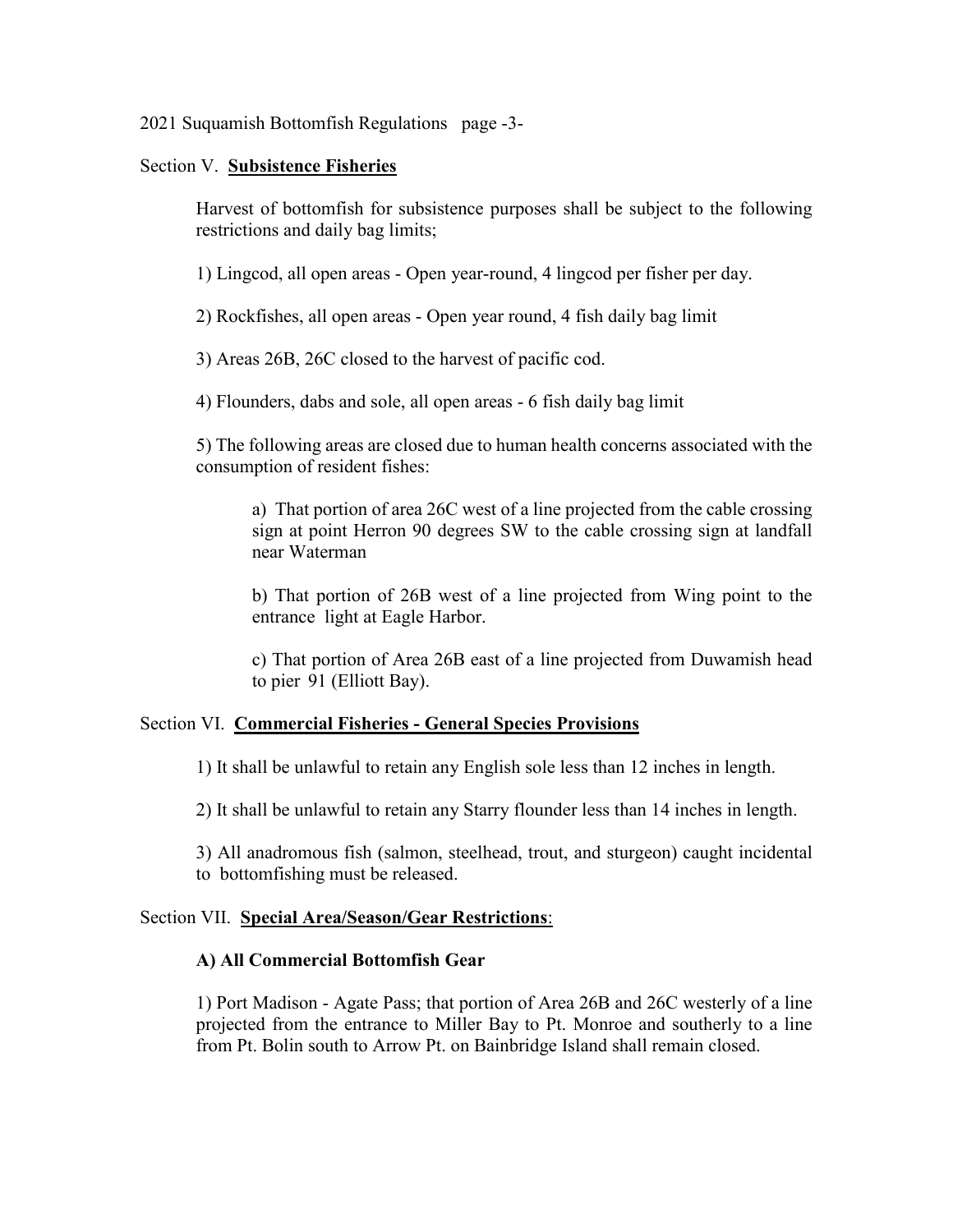2021 Suquamish Bottomfish Regulations page -4-

2) Areas listed under section V. 5. are closed due to human health risks associated with the consumption of resident fishes:

3) Incidental harvest of rockfishes shall not exceed more than **20** lbs. per day.

4) Incidental harvest of Pacific Cod shall not exceed more than **100** lbs. per day.

## **B) Bottom Trawl; Beam or Otter trawl gear**

1) The following areas are closed year round;

 a) Sequim Bay, waters southerly of a line projected from Kiapot Pt. to Gibson Spit.

2) Area 20A is closed April 15 through June 30.

3) Bottom trawl gear is prohibited in all waters less than 10 fathoms.

## **C) Pelagic Trawl;**

1) All areas are closed to Pelagic Trawl.

## **D) Set Net - Pacific Cod**

1) All areas are closed to the commercial harvest of Pacific Cod with set net gear.

## **D) Set Nets - Dogfish**

1) The following areas are closed year round; 21B, 22A, 22B, 23A, 23B, 25D, 25E and that portion of 25C east of a line from Twin Spits to the Port Gamble Mill stack, 26A southerly and westerly of a line from the Mukilteo ferry dock to the Clinton ferry dock, 26B east of a line from Meadow Pt. to Pt Wells.

2) The following areas are regulated as described below; 20A and 20B closed June 16 through October 31 21A open March 1 through June 15 26C open April 1 through July 15

3) All areas - a maximum of 4 dogfish nets per fisher may be used at any one time. Minimum mesh of 5 inches, maximum length of 1,200 ft. per net. All nets must be properly buoyed and identified with the fishers name and Tribal identification number.

## **E) Set Line**

The following areas are closed year round;

26C north of a line from Battle Pt. due west to landfall.

## **F) Commercial Jig**

All areas are closed for commercial jig gear, with the exception of the following areas: 26A and 26B open January 15 through November 30.